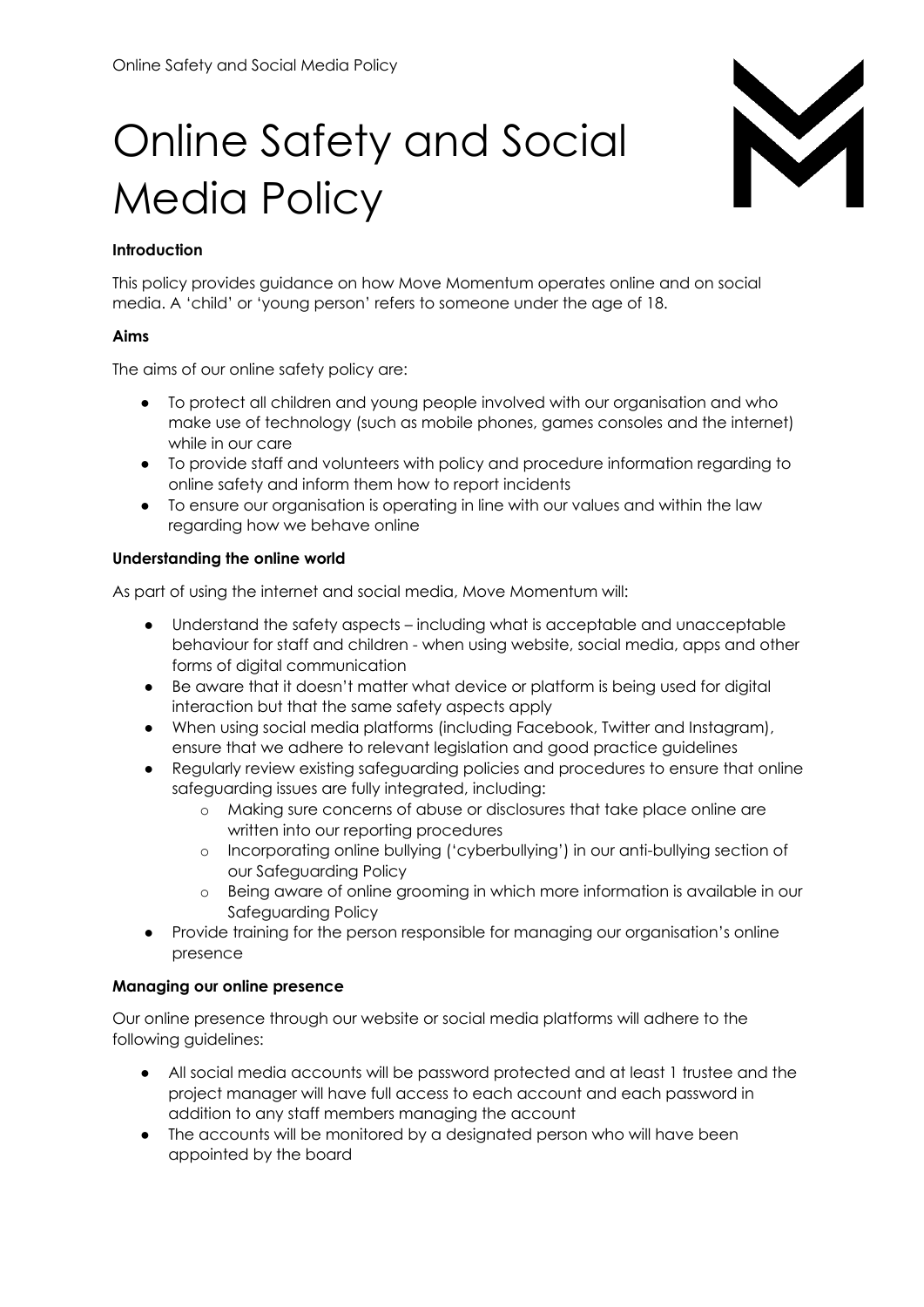- The designated person managing our online presence will seek advice from our board of trustees on safeguarding requirements
- The designated person may remove any inappropriate posts explaining why and informing anyone who may be affected
- Identifying details such as child's name, DOB, address etc. should not be posted on social media platforms
- Any posts or correspondence will be consistent with our aims
- We'll make sure young people are aware of who manages our social media accounts and who to contact if they have concerns about the running of the account
- Photographs or videos of participants cannot be used on social media without permission from the participant if over 18 or parent if participant is under 18
- All of our accounts and email addresses will be appropriate and fit for purpose

#### **What we expect of staff and volunteers**

- Staff should be aware of this policy and behave in accordance with it
- Staff should seek advice of the designated safeguarding officer if they have any concerns about the use of internet or social media
- Staff should not 'friend' or 'follow' children or young people from personal accounts on social media
- Staff should not post any images or videos of children or young people on personal social media accounts
- If photos/videos are taken on staff or volunteers personal devices, the device must be password protected and content is to be deleted once no longer needed
- Staff should make sure any content posted is accurate and appropriate
- Staff should not communicate in any form with young people from personal social media accounts and private messaging accounts (this includes but is not limited to WhatsApp, Facebook Messenger, texting)
- Rather than communicating with parents through personal social media accounts, staff should choose a more formal means of communication, such as face-to-face, in an email or in writing, or use an organisational account, profile or website
- At least one other member of staff/trustee should be copied into any emails sent to children or young people
- Staff should avoid communicating with children or young people via email outside of normal office hours
- Emails should be signed off in a professional manner, avoiding the use of emojis or symbols such as 'kisses' ('X's)
- Any disclosures of abuse reported through social media should be dealt with in the same way as a face-to-face disclosure according to our reporting procedures in our Safeguarding Policy

#### **What we expect of children and young people**

- Children should be aware of this online safety policy and agree to its terms
- We expect children and young people to be responsible for their behaviour online, the content they access and how they conduct themselves for further advice on online safety young people may contact the designated safeguarding officer

#### **Using mobile phones or other digital technology to communicate**

When using mobile phones (or other devices) to communicate by voice, video or text (including texting, email and instant messaging), we'll take the following precautions to ensure young people's safety:

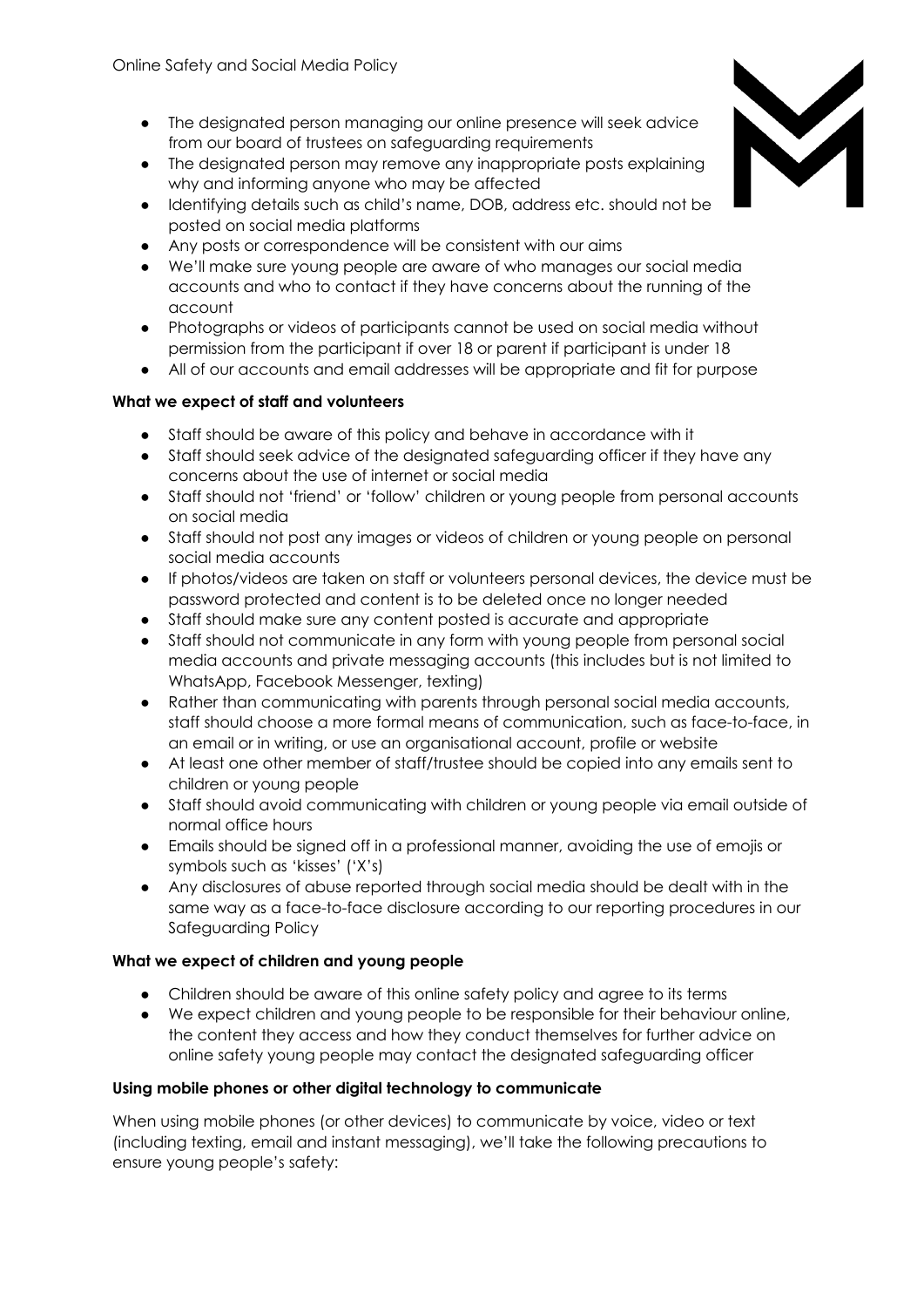- Staff will avoid having children or young people's personal mobile numbers and will instead seek contact through a parent or guardian
- When contacting young people, the purpose for each contact will clearly identified
- All communications with young people must include or be accessible by another of staff/trustee
- If a young person misinterprets communication and tries to engage a staff member in conversation the member of staff will take the following steps:
	- o End the conversation or stop replying
	- o Suggest discussing the subject further at the next practice or event
	- o If concerned about a child or young person, provide contact details for the organisation designated safeguarding officer or appropriate agencies
	- o Report the incident to the designated safeguarding officer

#### **Participants using mobile phones**

So that all participants can enjoy and actively take part in dance activities, we discourage the use of mobile phones during such activities. As part of this policy we will:

- Advise parents that it may not be possible to contact children during activities
- Explain to participants how using a mobile phone how using mobile phones during activities has an impact on their safe awareness of their environment, and their level of participation and achievement

If any digital devices are used as part of activities within the organisation:

● We expect children and young people to behave responsibly when using digital devices

#### **Social Media and Mental Health**

Social media may promote negative experiences such as:

- Inadequacy about your life or appearance
- Fear of missing out (FOMO)
- Isolation
- Depression and anxiety
- Cyberbullying
- Self-absorption

Move Momentum and all staff are made aware that social media can actively play a negative part on young people's mental health. We actively encourage our young students to be mindful of their social media use and presence. If signs develop of a young person being affected by social media this must be communicated to parents through either staff or management, however management must be notified of concerns.

**As an organisation, we commit to implementing this policy and addressing any concerns quickly and within these guidelines. If in doubt about any concerns, please contact the Designated Safeguarding Officer.**

Designated Safeguarding Officer (DSO)